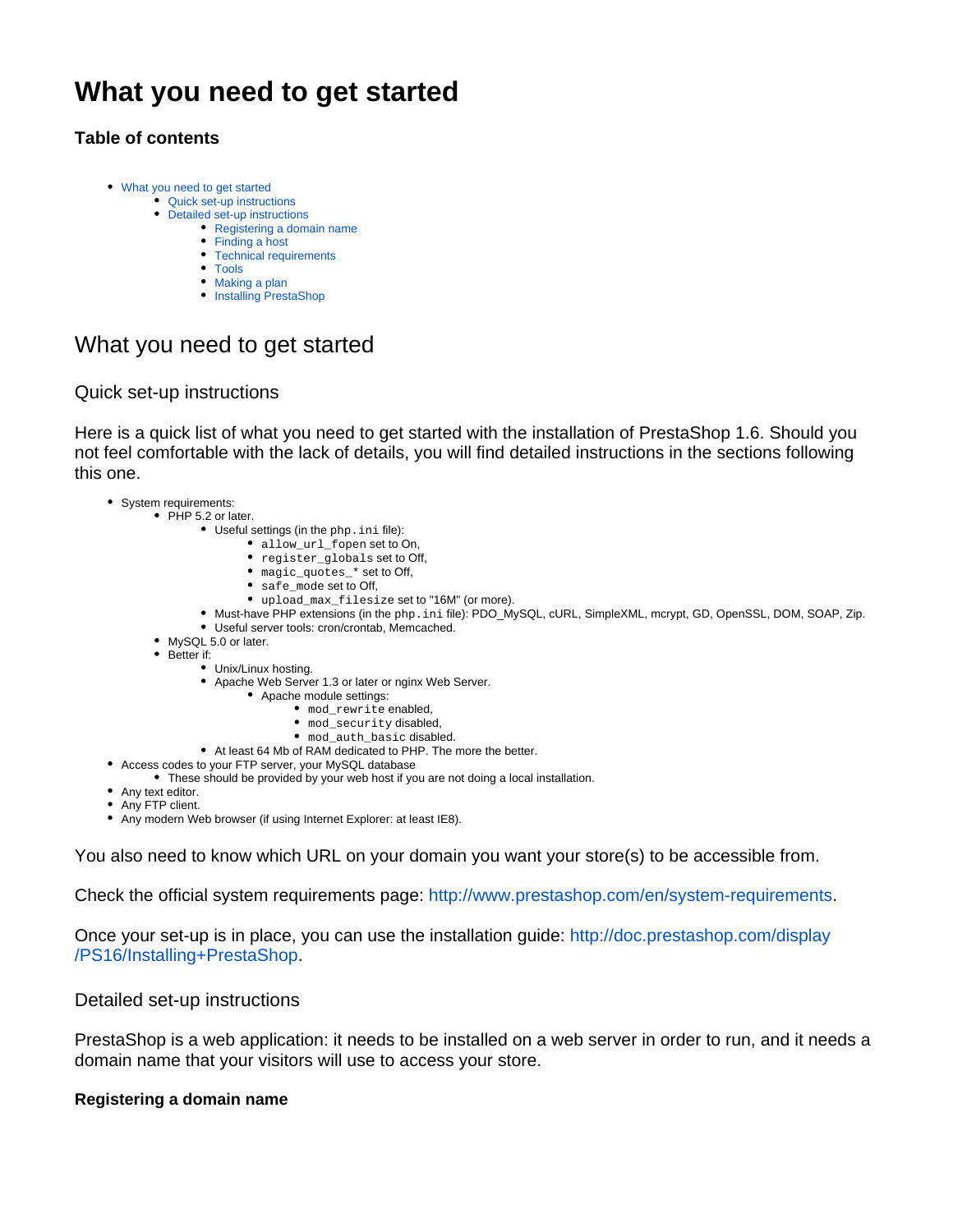Before downloading or installing anything, you need to provide a home for your PrestaShop online store. That is made of two components: a domain name, and a web server. A domain is the online identifier for your website, such as example.com or myonlineshop.net. It is the public face of your web server, and therefore of your store.

You need to buy a domain name for your store. You might get one when you get your web hosting in place: many web hosts offer a free domain with every new account. They might be free for a year, or for as long as you are a client of that web host. This makes it easy to get the full package (hosting+domain name) in one go.

There can be an issue with host-provided domain names: if you find yourself not satisfied with the host's service, you will want to switch to a better host. This means moving your files, data and domain name to that other host.

The files and data are easy to move, but depending on the host, you might have a hard time getting your domain name back. Since they bought the domain name for you, technically the domain belongs to them, and they can either forbid you to transfer it to another host, or they can make you pay for it. And since the domain name is your brand and your address on the web, you must obey the web host's rules.

That is why it is often recommended to get your domain name from an independent domain name registrar (see: [http://en.wikipedia.org/wiki/Domain\\_name\\_registrar\)](http://en.wikipedia.org/wiki/Domain_name_registrar). Technically, you can never buy a domain name; you can only rent it, most of the time for a yearly fee. This gives you the right to use that domain name, but as soon as you stop paying for it, it is not yours anymore and anyone can grab it for himself.

In addition to paying for the domain name registration, you will also have to pay for web hosting. But at least you remain free to move to a better host at any time, for no supplementary fee: you just have to change the domain name's DNS addresses. Within 24 hours, the change will be spread across the world.

If you would rather get your domain name from an independent registrar, here are some that you can trust:

- Gandi:<http://en.gandi.net/>
- Namecheap: <http://www.namecheap.com/>
- PairNIC:<https://www.pairnic.com/>

There are many more. Ask your friends about them!

#### <span id="page-1-0"></span>**Finding a host**

.

Now that you have a domain name, you need to have it lead to PrestaShop. This means that the PrestaShop files need to reside on a web server. You might have a web server of your own, but it is more likely that you have or will have your store hosted by an Internet hosting service (see: [http://en.](http://en.wikipedia.org/wiki/Internet_hosting_service) [wikipedia.org/wiki/Internet\\_hosting\\_service](http://en.wikipedia.org/wiki/Internet_hosting_service)), which provides you with an online home for a monthly or yearly fee.

Before starting an online store, you will first need to select a hosting provider. Just about every webhost can effectively handle the PrestaShop solution. However, only a few hosting providers offer optimized servers for PrestaShop (with 1-click install and up-to-date version). Here is our [list of hosting](https://www.prestashop.com/en/ecommerce-hosting)  [partners](https://www.prestashop.com/en/ecommerce-hosting).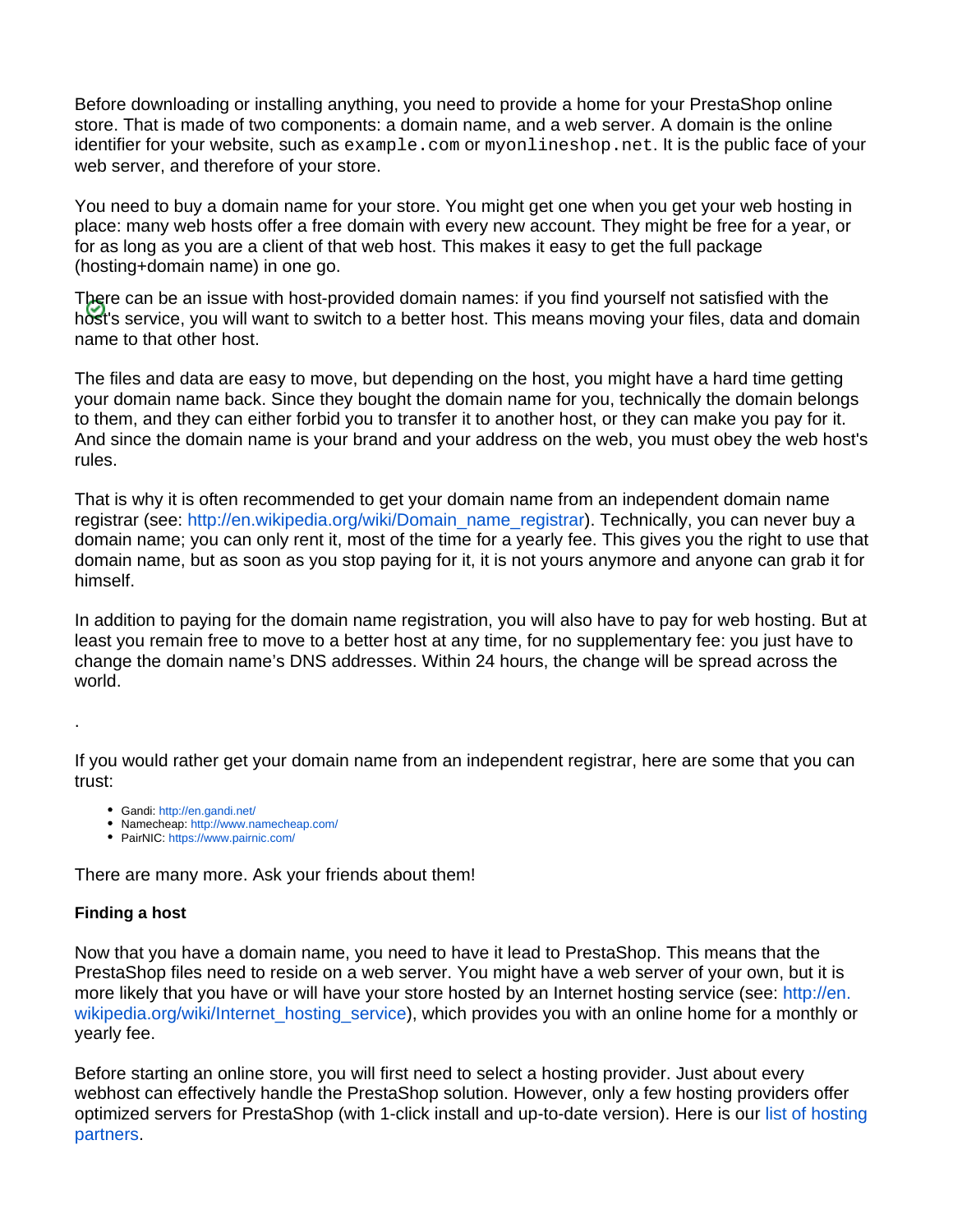When choosing your host, remember one crucial requirement: it must provide you with support for PHP 5.2 (or more recent), the programming language with which PrestaShop is written, and MySQL 5 (or more recent), the database system where PrestaShop stores all its data. There are more requirements: see the "Technical requirements" section below.

# PrestaShop Cloud

PrestaShop Inc. can host your online business on its own web servers: our PrestaShop Cloud service was built in order to free merchants from any technical hassle, such as installing or updating PrestaShop.

The service is completely free, for ever and for any kind of store. It is highly recommended for businesses with little to no experience with the Internet or computers.

You can create your PrestaShop Cloud account directly on [http://www.prestashop.com!](http://www.prestashop.com)

#### <span id="page-2-0"></span>**Technical requirements**

PrestaShop is an application which runs on a web server and is written using the PHP programming language. It stores its data in a MySQL server.

PHP is an open-source programming language, mainly used for web applications. Created in 1995, it has since become the most used programming language by web developers. It uses a C-like syntax, making it easy for developers to learn it.

MySQL is an open-source database management system. Also created in 1995, it has since become the most used database system by web developers. It is based on the SQL language, the most widely used database language.

Whichever hosting service you choose, the following components shall be installed on your web server:

- **System**: Unix, Linux or Windows. Unix is highly recommended.
- **Web server**: Apache Web server 1.3 or later.
- **PHP 5.2 or later**. You may have to activate PHP 5 (ask your hosting provider).
- **MySQL 5.0 or later**.
- At least 64 Mb of RAM on your server (128 Mb is more comfy, the more the better).

PrestaShop can also work with Microsoft's IIS Web server 6.0 or later, and nginx 1.0 or later.

More information is available for system administrators in the [System Administrators Guide](https://doc.prestashop.com/display/PS15/System+Administrator+Guide). Make sure to read it!

#### <span id="page-2-1"></span>**Tools**

You will need two tools: a text editor, in order to edit text files, and a FTP client, in order to transfer files from your machine to your server and vice-versa.

#### **Text editor**

Here are a few well-known text editors:

- Windows:
	- Notepad++:<http://notepad-plus-plus.org/>
	- UltraEdit: <http://www.ultraedit.com/>
	- Crimson Editor: <http://www.crimsoneditor.com/>
- $\bullet$  OS X:
	- Textmate:<http://macromates.com/>
	- Coda:<http://www.panic.com/coda/> Smultron:<http://www.peterborgapps.com/smultron/>
- Unix/Linux: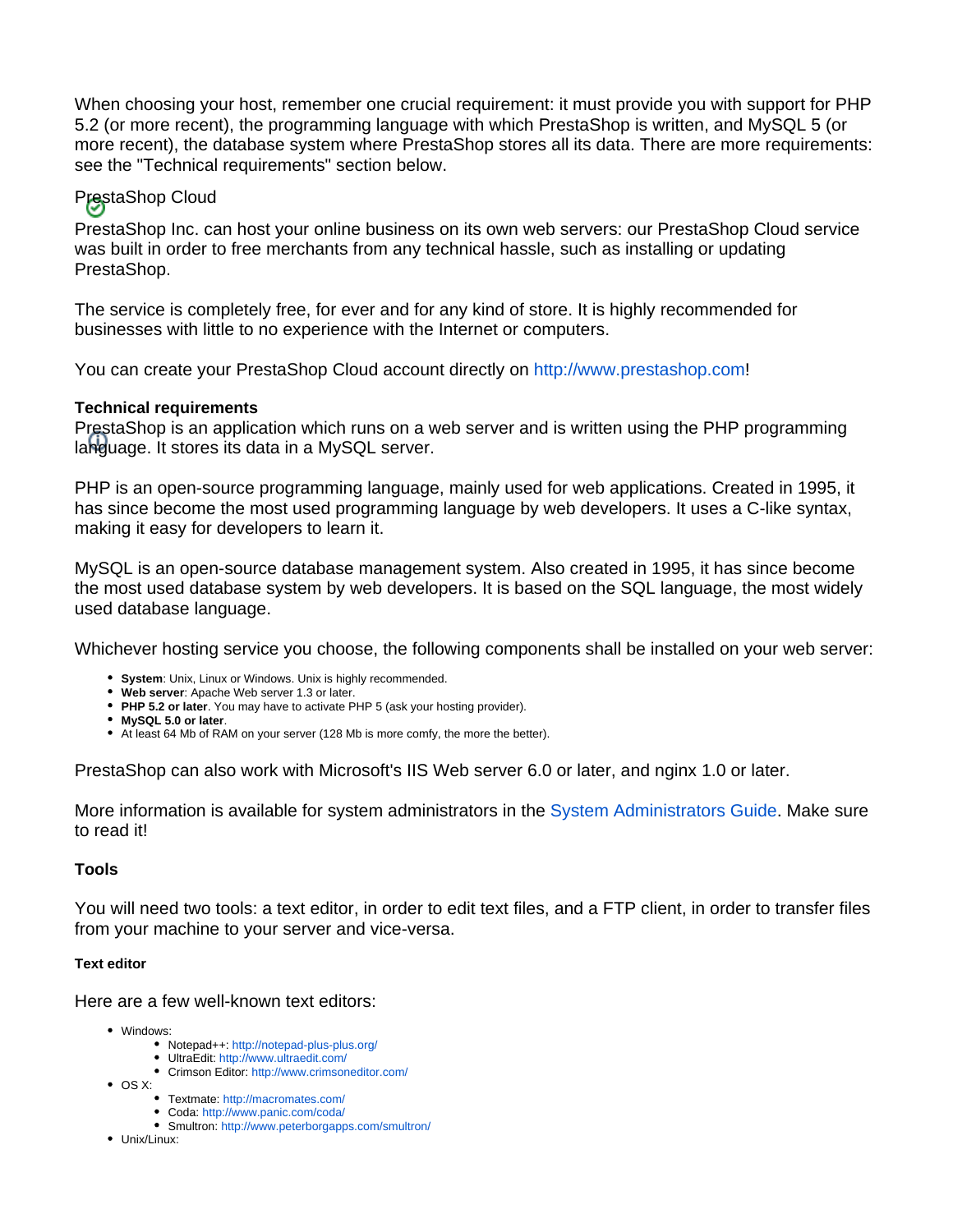- Vim:<http://www.vim.org/>
- Emacs:<http://www.gnu.org/software/emacs/>

Do NOT use a word processor when editing text files, such as Microsoft Word or OpenOffice.org's Write.

#### **FTP client**

FTP is short for "File Transfer Protocol", meaning the standard way used to transfer files from a computer to a web host

In this guide, we will use Filezilla, which is a great and free FTP client for Windows, Mac OS X and Linux. Download it from <http://filezilla-project.org/>and start its installer. Note: do not download FileZilla Server, only FileZilla Client!

Once FileZilla is installed, you will need to configure it with the connection parameters of your web server, which should have been sent to you by your host. If not, ask for them to your host – or check your spam folder.

Basically, the needed parameters are:

- **a hostname** or **an IP address**: the location of your hosting space's FTP server.
- **a username**: your hosting account identifier, which is unique to you.
- **a password**: a compulsory security measure.

Open FileZilla, and open its Site Manager tool. You can do this in three different ways:

- Press Ctrl-S,
- Click the "Open the Site Manager" icon, at the top left corner,
- Open the "File" menu, and select the "Site Manager..." option.

### A window opens.

#### To add your hosting space to the Site Manager:

- 1. Click the "New Site" button. A new entry is created in the site list. Give it a recognizable name.
- 2. On the right side, in the "General" tab, enter the parameters your host provided you with: host, user, and password. You should not have to change the other default parameters, unless told so by your host.
- 3. Once all the fields are properly filled, click the "Connect" button. This will both save your site in the list, and log you into your account, so that you can make sure everything works right.

#### If FileZilla does not suit you, here are a few other well-known FTP clients:

- Windows:
	- CoreFTP: <http://www.coreftp.com/>
	- WinSCP: <http://winscp.net/>
	- SmartFTP:<http://www.smartftp.com/>
- Mac OS X:
	- Cyberduck:<http://cyberduck.ch/>
	- Transmit:<http://www.panic.com/transmit/>
	- Fetch: <http://fetchsoftworks.com/fetch/>
- Unix/Linux:
	- gFTP: <http://gftp.seul.org/>
	- kasablanca:<http://kasablanca.berlios.de/>
	- NcFTP: <http://www.ncftp.com/ncftp/>

#### <span id="page-3-0"></span>**Making a plan**

You should decide right away where you want to host PrestaShop. There are four possibilities relating to your domain name:

- At the root of the domain:<http://www.example.com/>
- In a folder: <http://www.example.com/shop/>
- In a sub-domain: <http://store.example.com/>
- In a folder of a sub-domain:<http://clothes.example.com/boutique/>